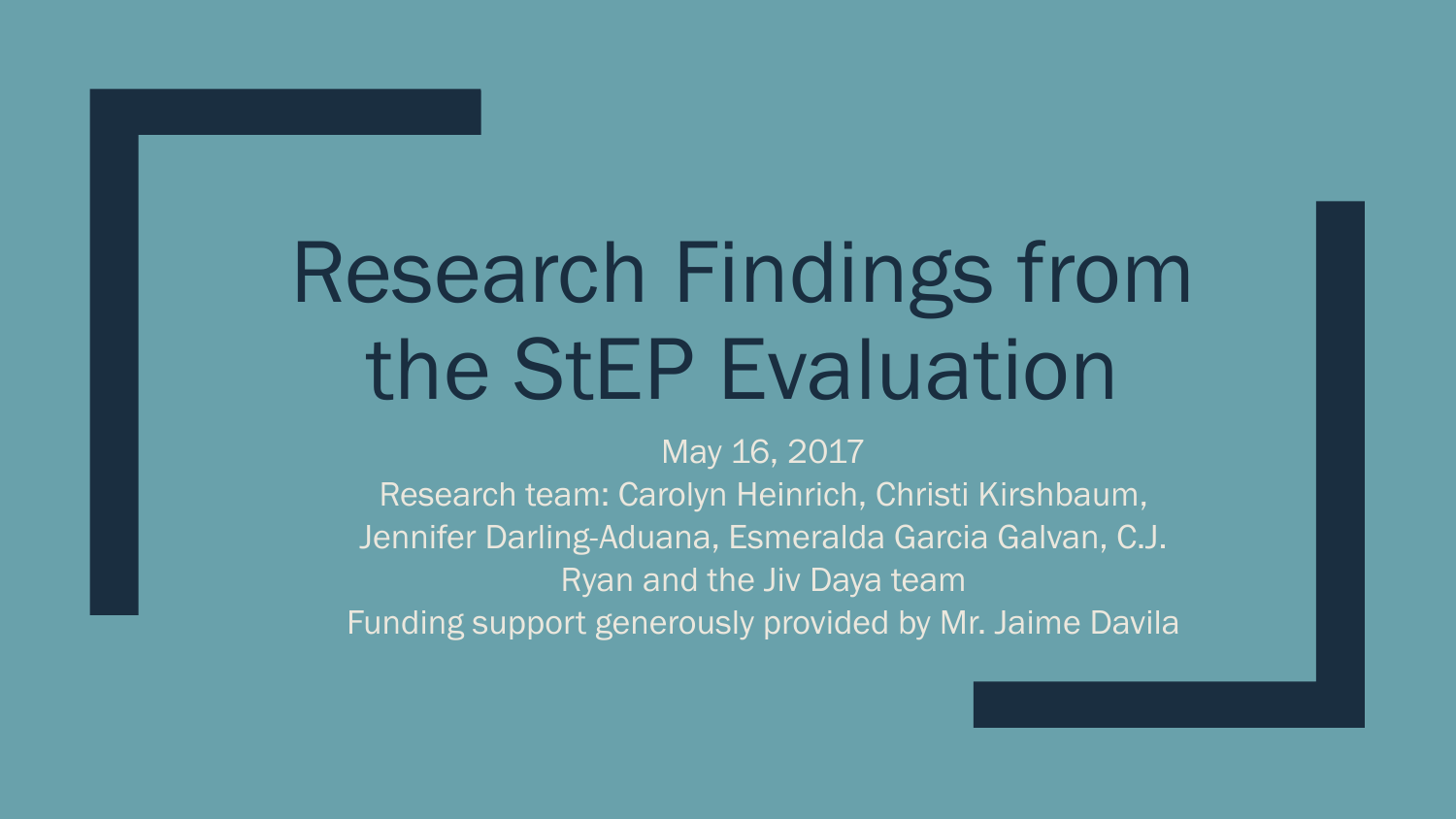# Evaluation of StEP program implementation, school years 2015-16 and 2016-17

- 1:1 tablets (Kindles) distributed to  $3<sup>rd</sup>$   $5<sup>th</sup>$  grade students in Dallas ISD
	- *Seven elementary schools in Spring 2016 (six included in classroom observations)*
	- *Six Bryan Adams Feeder elementary schools in Fall and Spring, 2016-17*
- Evaluation data sources
	- *Classroom observations (n=102, Spring 2016; n=184, Fall 2016 and Spring 2017)*
	- *Teacher and student surveys (n for linked Spring 2016 sample=1,272 students)*
	- *DISD administrative data (currently available for 2015-16 school year)*
- Sample size for fully linked, Spring 2016 data analysis: 818 students
	- *324 students were in classrooms not observed and 130 students had no prior year achievement data*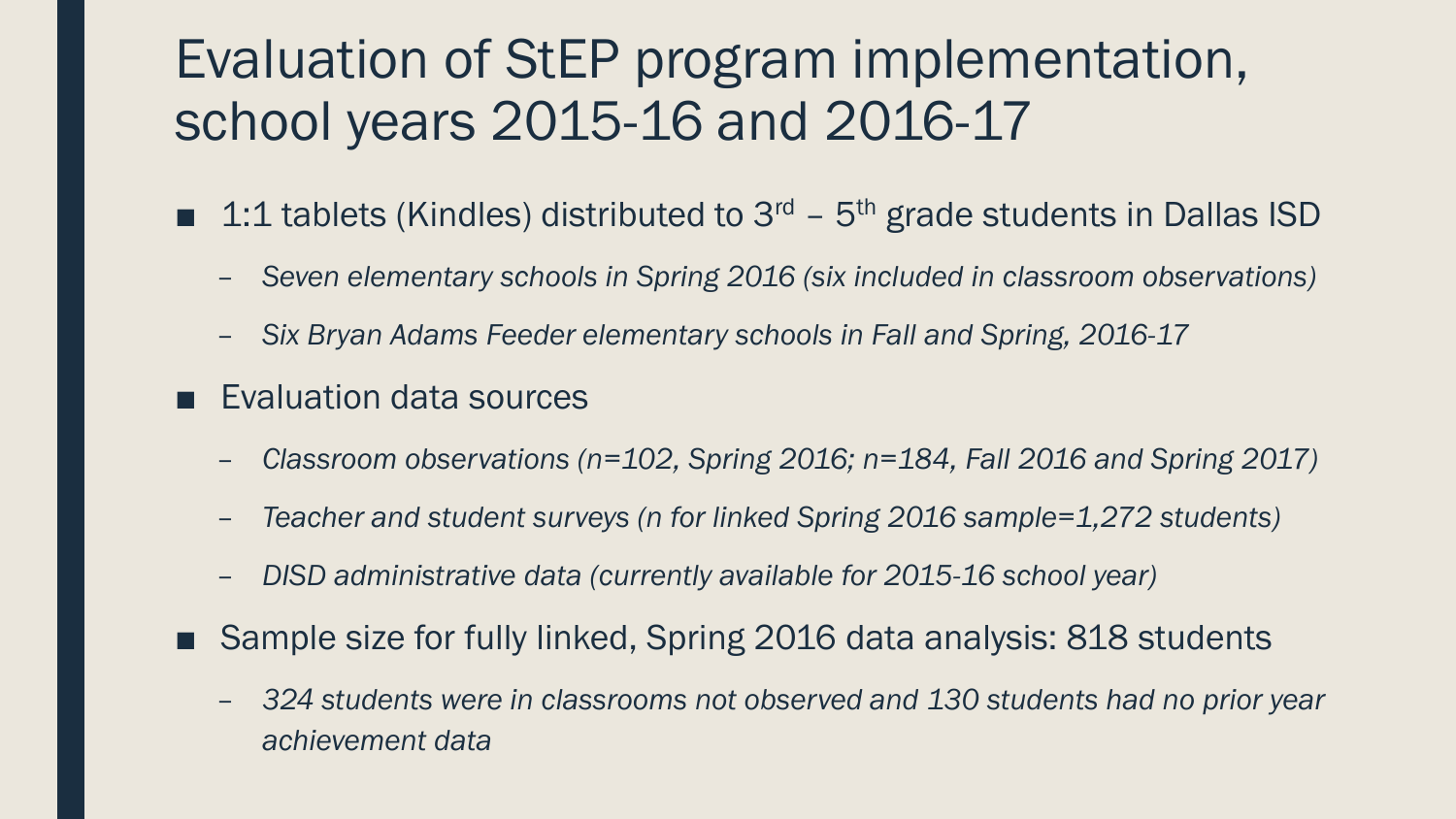# StEP evaluation analysis

- Descriptive analysis of StEP program implementation using observation data and teacher and student reports
- Regression analysis of StEP program effectiveness and mediating factors using Spring 2016 linked data:
	- *To what extent is the use of educational technology associated with improved student outcomes?*
	- *What role does instructor capacity play in the use of educational technology in the classroom?*
	- *How do teacher beliefs influence how and to what extent technology is integrated into classroom instruction?*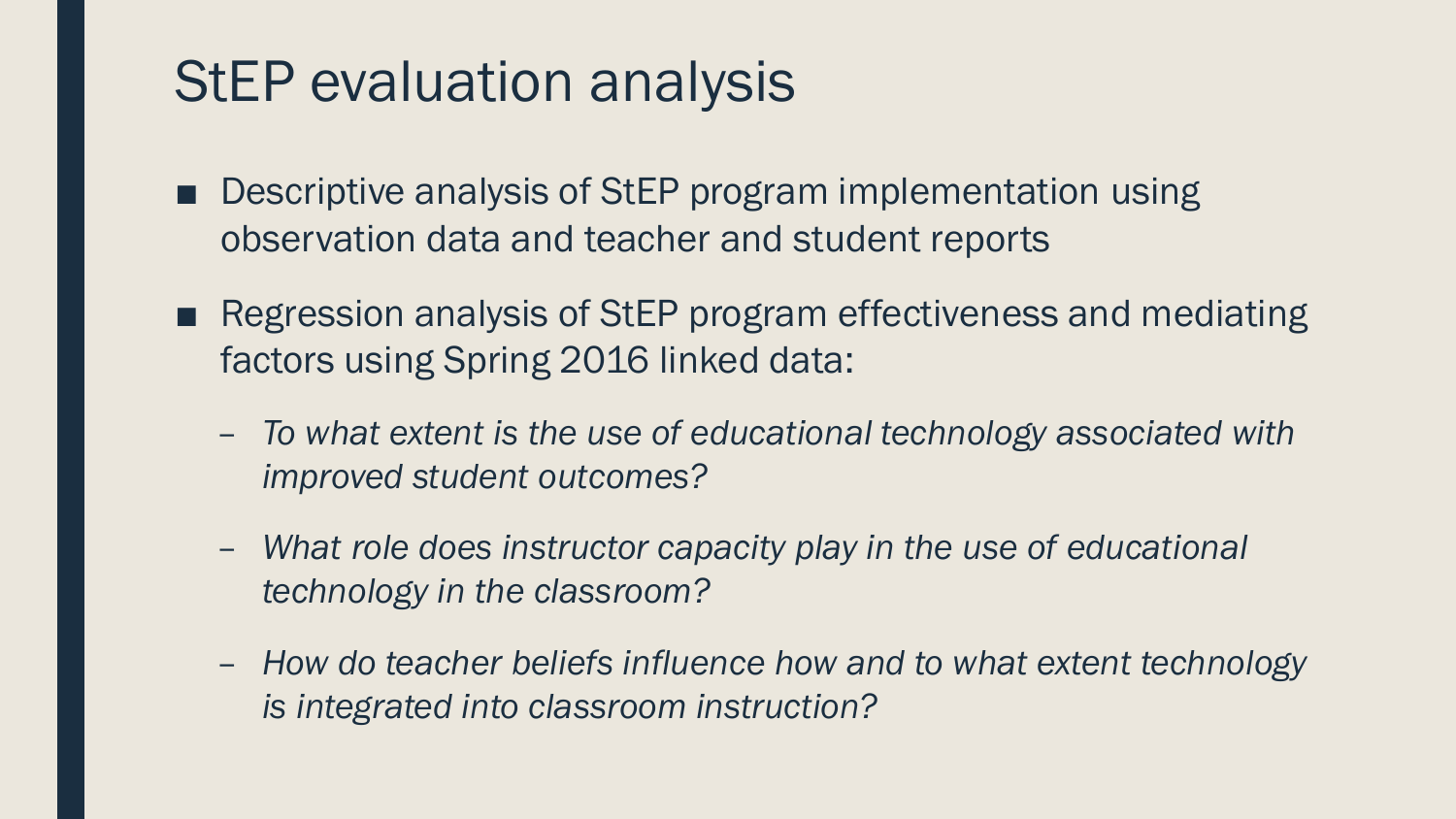## Logic model for estimating the association between education technology use and student outcomes

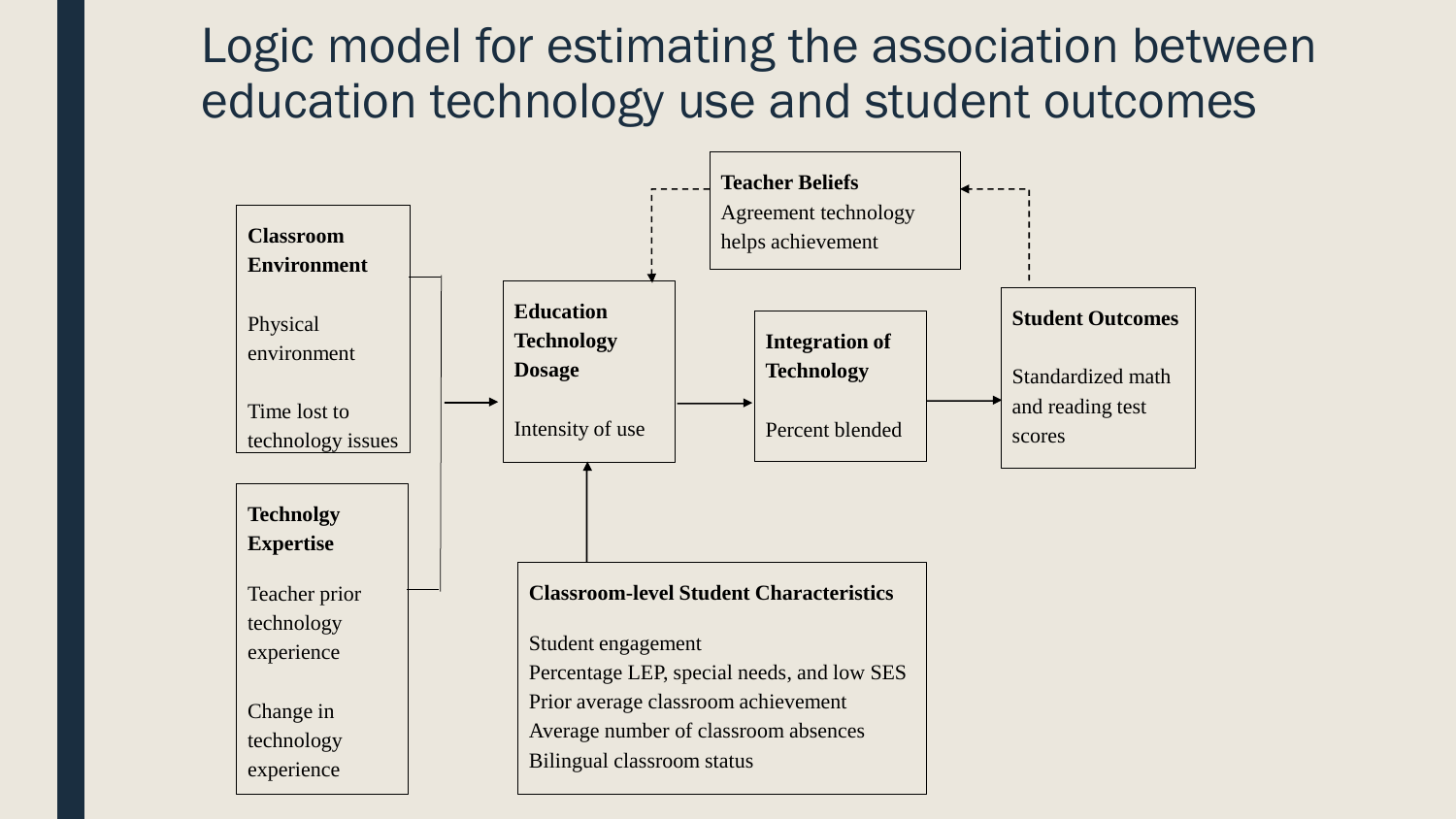## Tablet use in the classroom

- Kindles were functional for students in 85% of observations in Spring 2016 and 87% of observations in Fall 2016/Spring 2017
	- *Time lost due to problems with functionality = 2 minutes on average in both Spring 2016 and Fall 2016/Spring 2017 (6-7% of total time observed)*
	- *Students were off task 3.2 minutes on average (11.9% of the total time observed) in Spring 2016 and 6.1 minutes (16.0% of total time observed) in Fall 2016/Spring 2017*
- Teacher intensity of tablet use (or "dosage") ranged from 0 hours per week to 30-40 or more minutes per day for 4-5 days on average per week
	- *Dosage measure [0-11] generated from teacher-reported measures of minutes per day and days per week of use*
	- *On average, teachers used the tablets for about 60 minutes per week*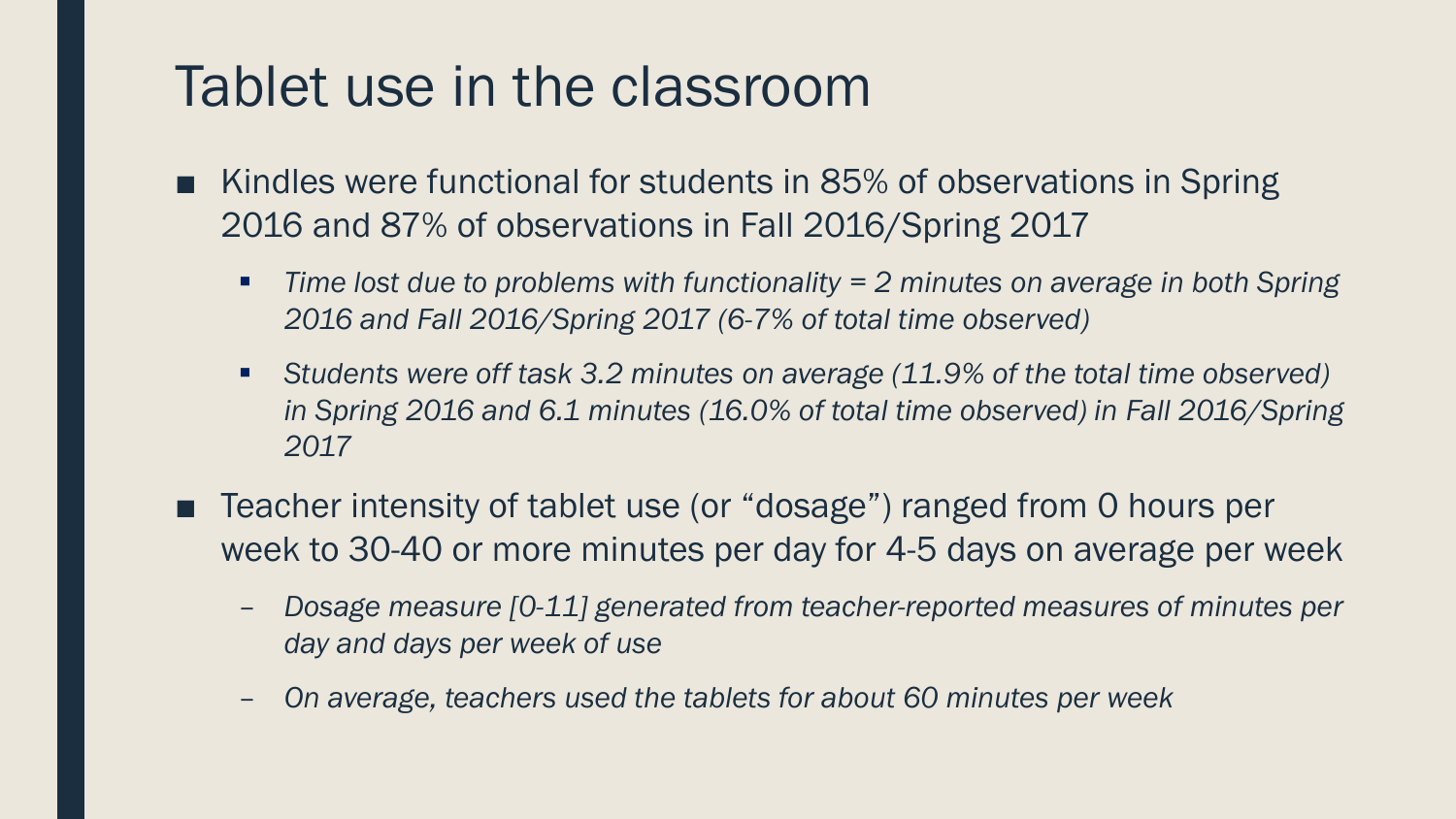# Methods for estimating the relationship between technology use and student outcomes

- Ordinary least squares (OLS) dose-response regression used to examine the association between student outcomes (standardized math and reading test scores) and the intensity of tablet use and type of use in the Spring 2016 pilot schools
	- *Controlling for prior year academic achievement and other student characteristics: percentage of low-income students, students identified as Limited English Proficient (LEP), students receiving special education services, the average number of classroom absences, and whether the classroom provided bilingual instruction*
	- *Examining the role of student engagement, teacher beliefs, percent of time lost to technology issues, blended instruction and teacher technology expertise*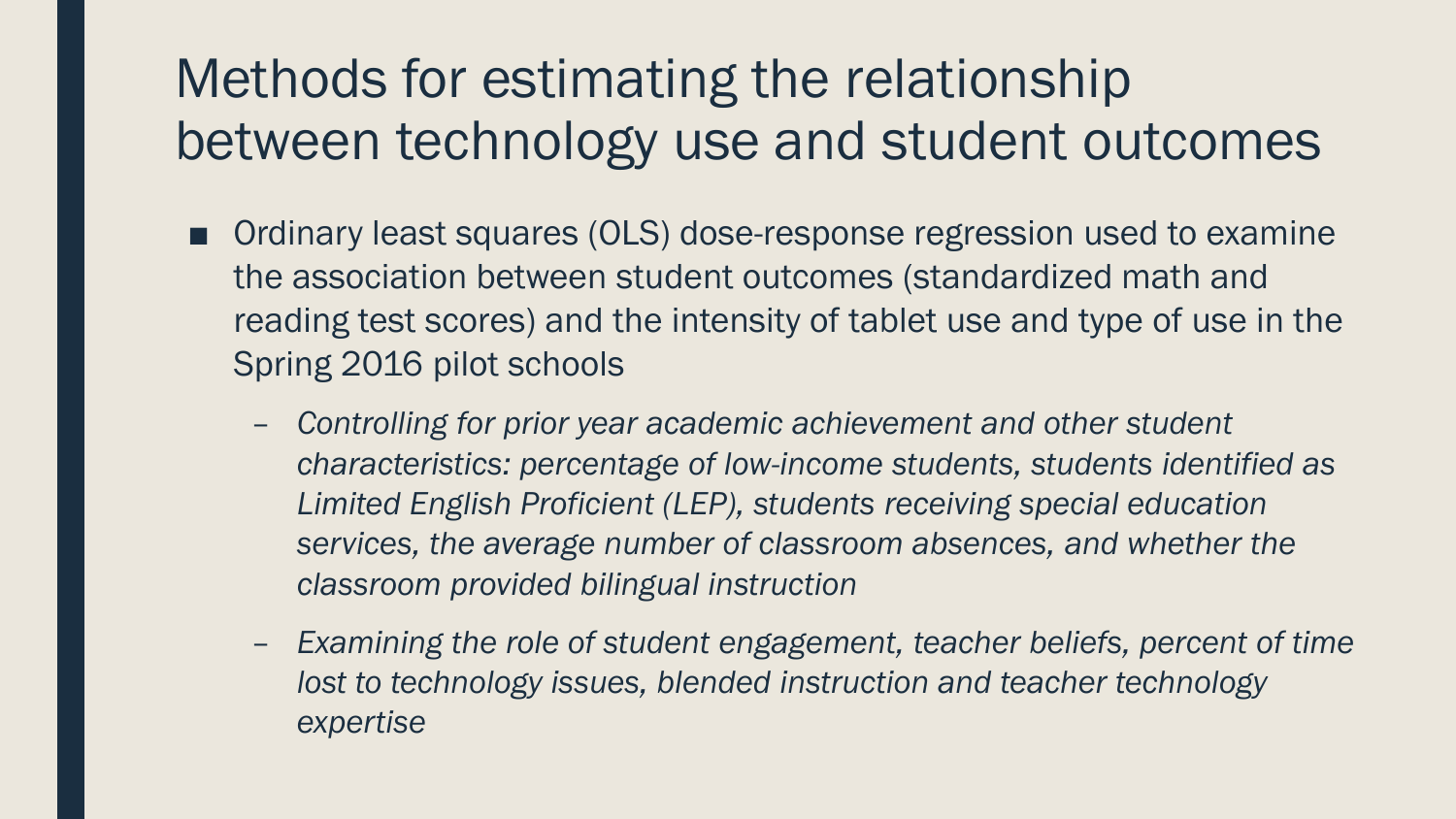# Findings on the relationship between Kindle use and student achievement

- Students achieved higher math and reading scores in classrooms using tablets (controlling for prior year scores and instructor capacity)
	- *Students taught in classrooms using tablets scored 0.40 standard deviations (SE = 0.08) higher in math and 0.45 standard deviations (SE = 0.08) higher in reading*
	- *Average treatment effects correspond to a 47 percent reduction in the math achievement gap by free/reduced lunch status and a 62 percent reduction in the reading achievement gap based on fourth grade NAEP scores*
	- *Students in classrooms with greater tablet usage experienced higher achievement gains, with some evidence that students from historically lower-achieving populations benefited the most*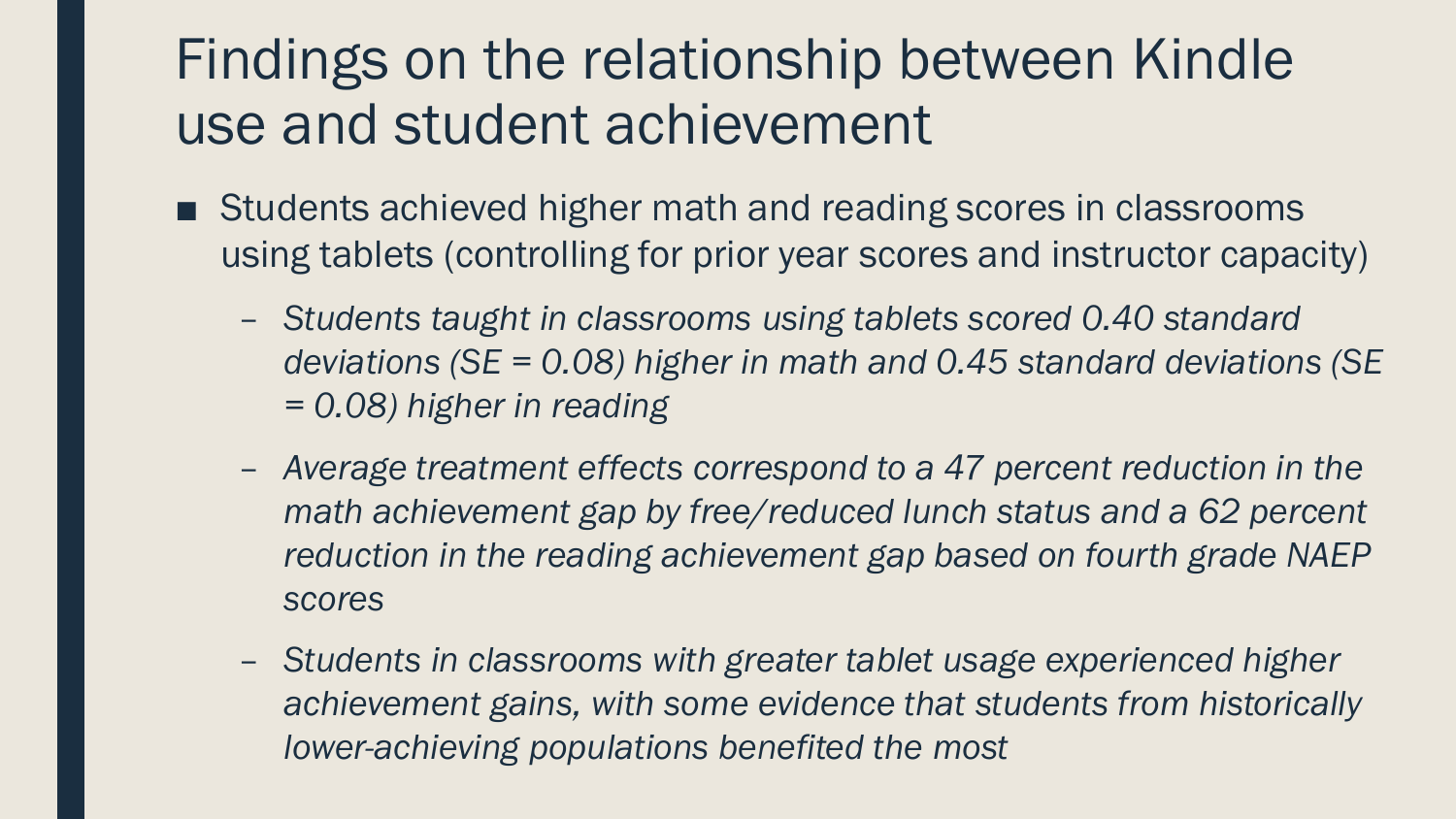## Relationship between *intensity* of Kindle use and student achievement



Average treatment effects for the highest intensity classrooms were approximately 0.49 s.d. in math and 0.51 s.d. in reading, correspondng with a 52 percent reduction in the math achievement gap and a 65 percent reduction in the reading achievement gap .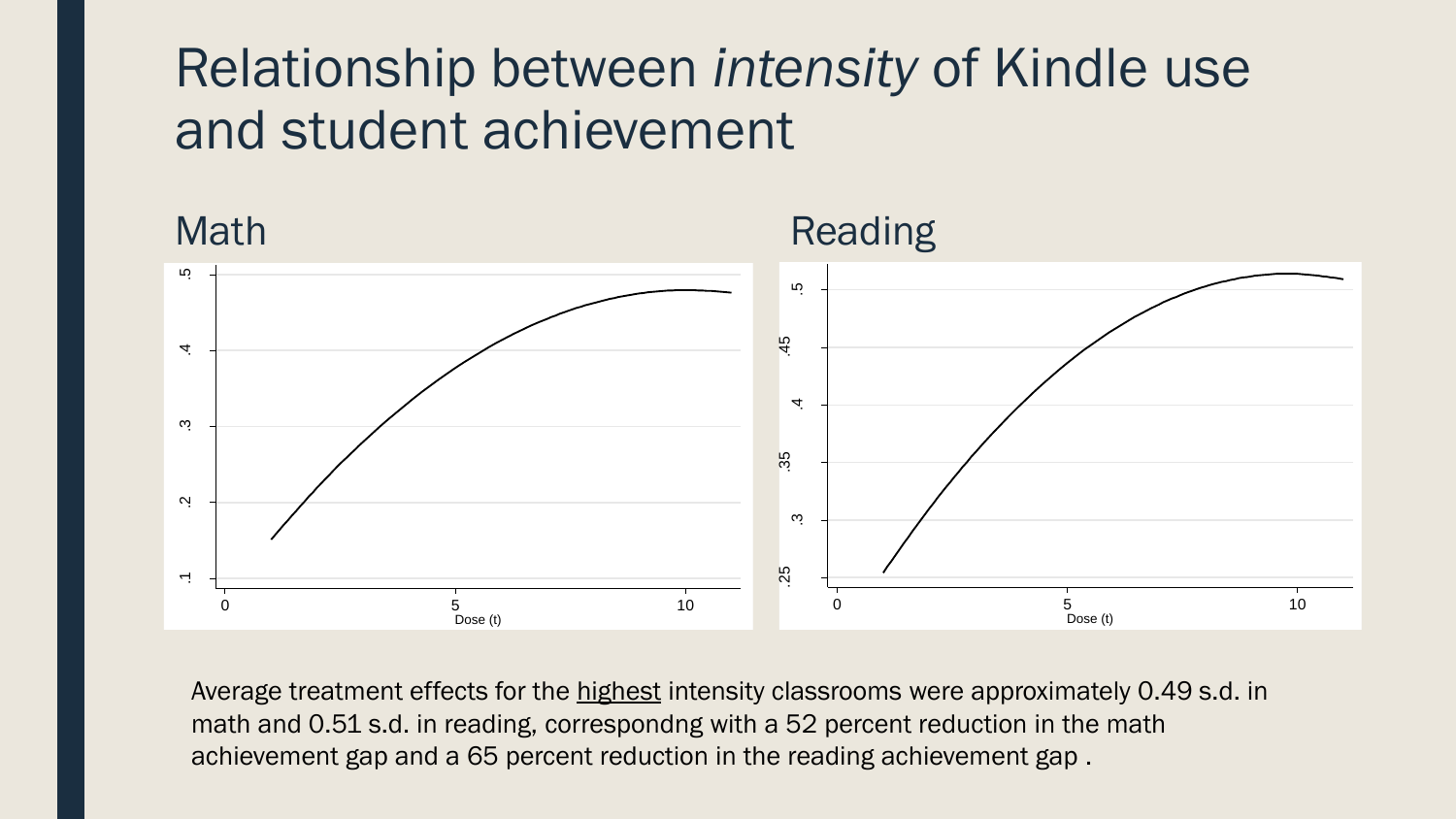# Percent of time lost to technical issues was negatively associated with student achievement

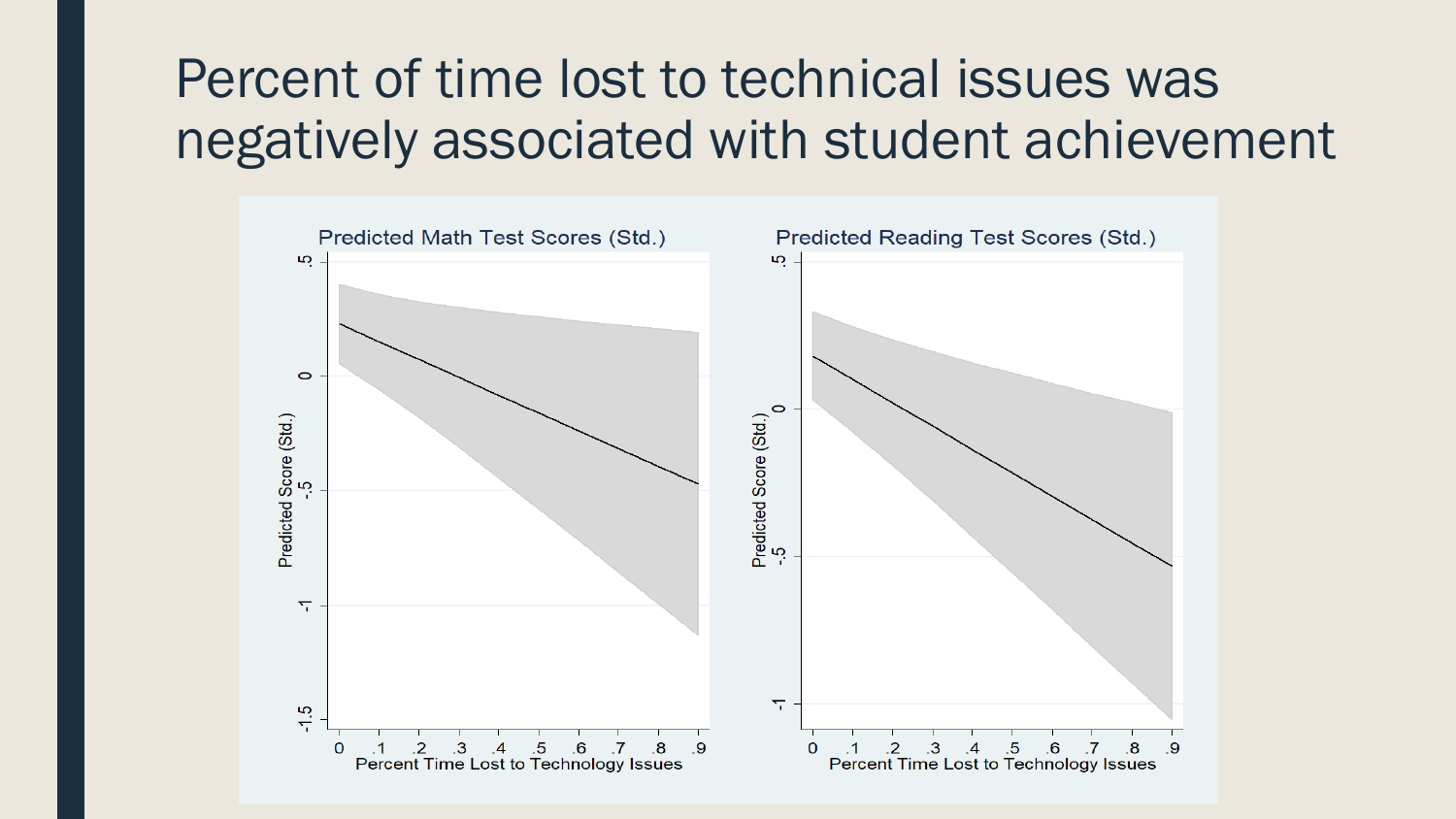# Example of an observation with low-rated technology access

■ *Students were to complete an assignment using the Kindle, but there were technical issues, classroom management issues, etc., and the maximum amount of time that any student in the class was working was five minutes out of thirty. One student didn't have a device at all the entire time we were there. The instructor was the only person to sort through technical problems and the classroom was so chaotic that he was constantly turning around to deal with*  another problem. He told us when we walked in that this class is particularly *disrespectful of him and that he has a lot of difficulties with them and wanted to know if we could reschedule. The language barrier also contributed to me not knowing how much of the problems were due to instructional/technical issues vs. classroom management. All connections are wireless. Kindles were the hardware, but it was unclear what software was involved. Technology is safe, operability of the devices wasn't in question as much as logging into the software. One student didn't have a Kindle the entire time and was left to sit by himself the entire time.*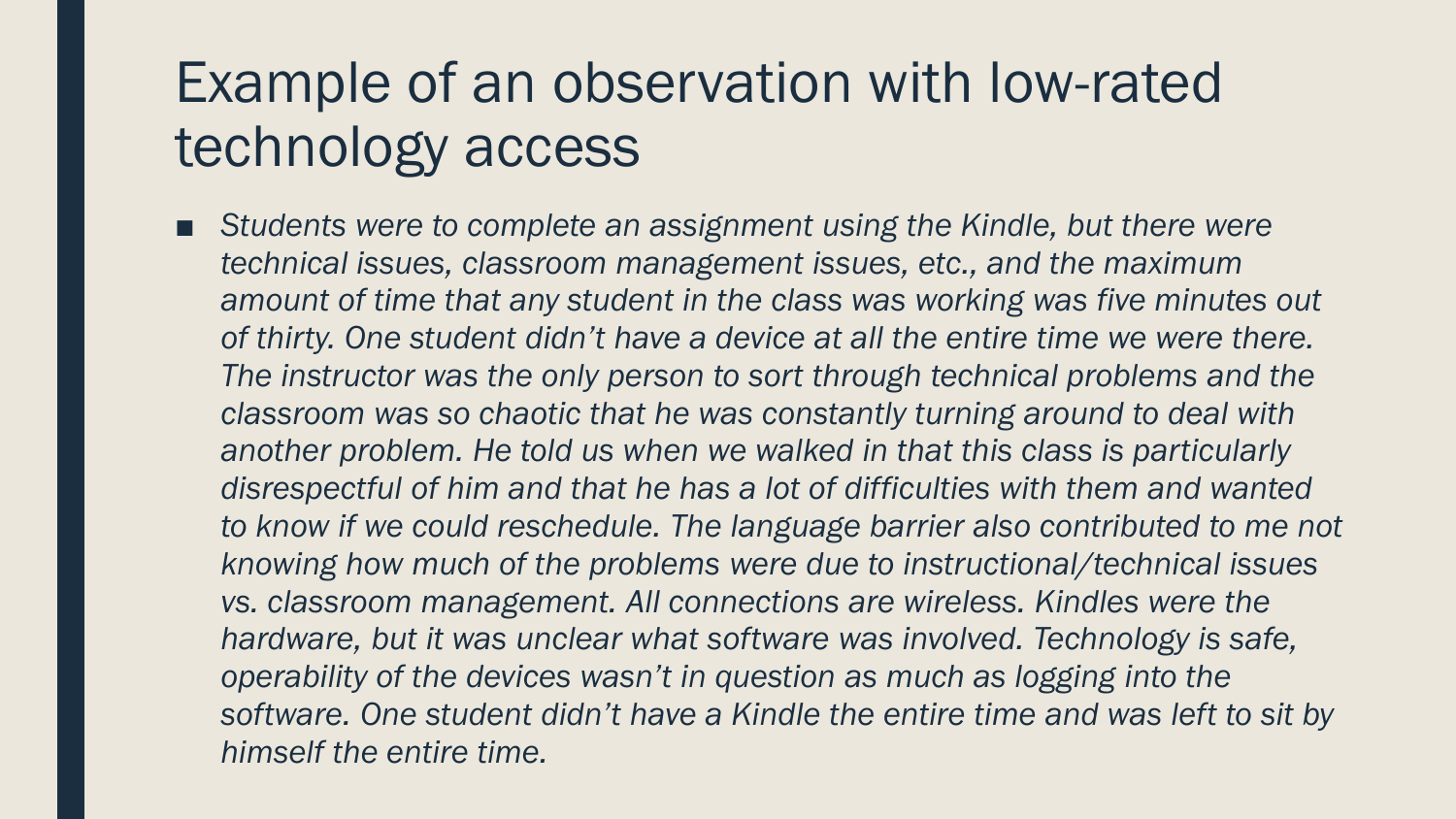# Other regression analysis findings

- Greater intensity of technology use was associated with higher student engagement, and greater student engagement is positively associated with student math and reading achievement
	- *Students in classrooms where we observed blended learning were 40% more likely to be engaged, on average*
	- *Teachers' prior technology experience and increases in self-reported expertise over the year were positively associated with student engagement*
- Teachers who rated themselves expert technology users at the beginning of the school year and who strongly agreed that technology helped student learning used the Kindles more
- Student outcomes were associated with both teachers' capacity to enhance classroom environment and their technology expertise, particularly teacher ability to minimize technical issues during instruction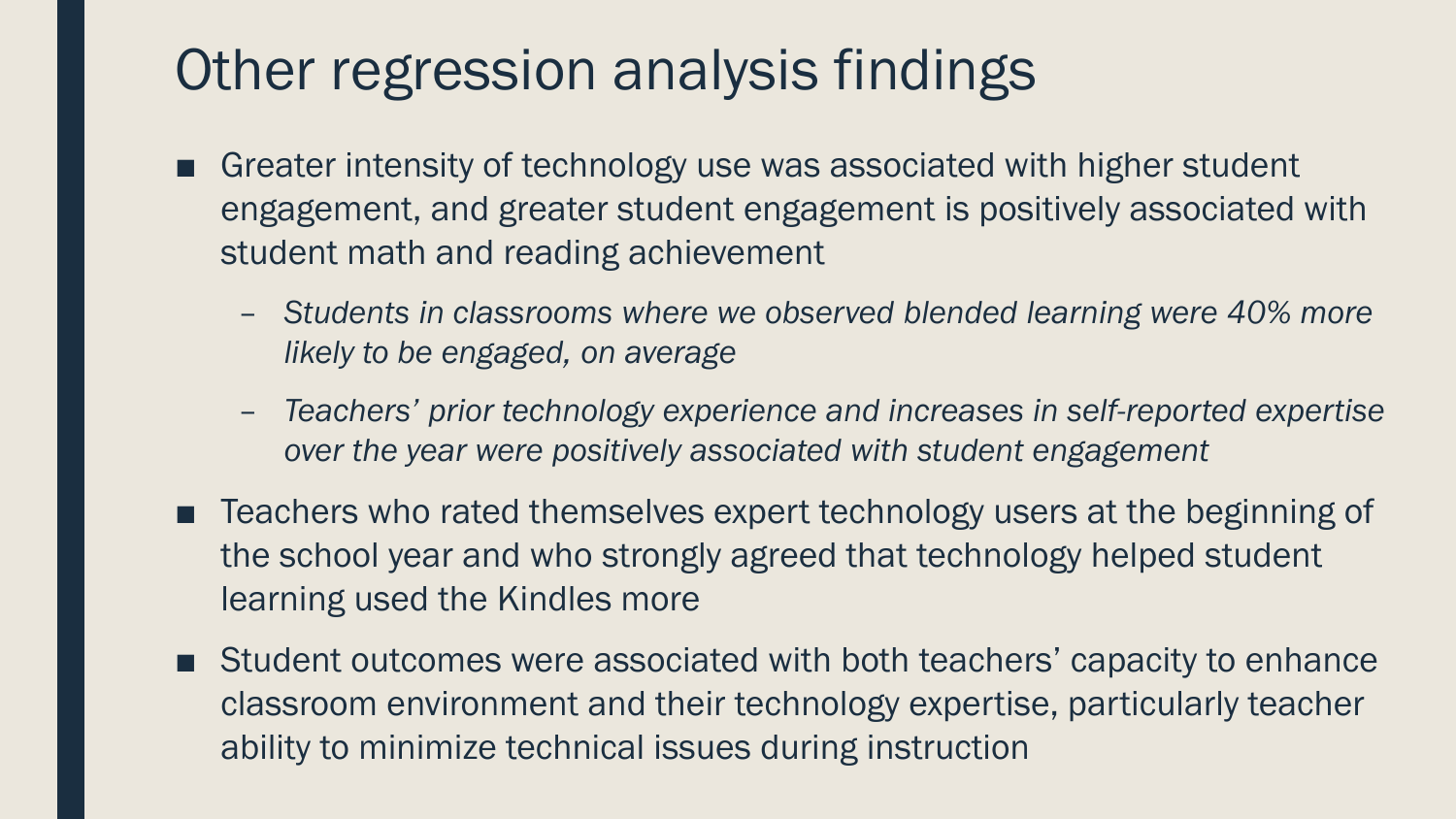## Intensity of Kindle Use by Teacher Technology Experience

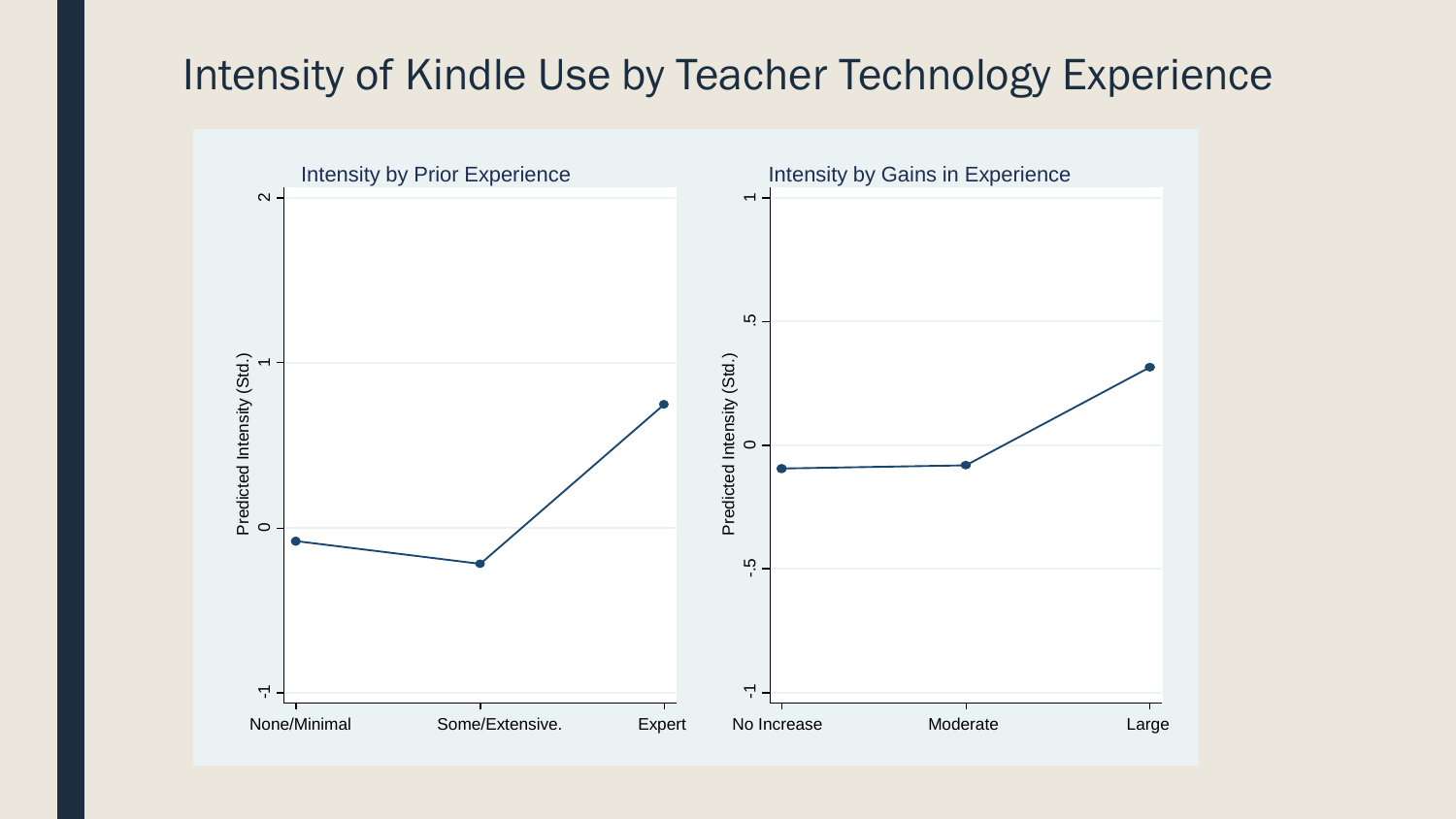# Comparative analysis of classroom observation data on tablet use in StEP

- Standardized, well-tested observation instrument capturing 10 core elements of digital and blended instruction, rated on a 0-4 scale
	- *Instrument also records narrative comments, total instructional time and time on task, time students interact with live instructor, functionality/operability of technology, etc.*
- Comparative analysis shows differences in ratings of observed classroom use of tablets (between Spring 2016 and Fall 2016/Spring 2017) on the following elements:
	- *Improvements (instructor-facilitated) in the implementation of curricular content and structure, instructional model and tasks and the use of assessment for creating quality learning opportunities with technology*
	- *Improvements in student digital citizenship (use of technology as intended)*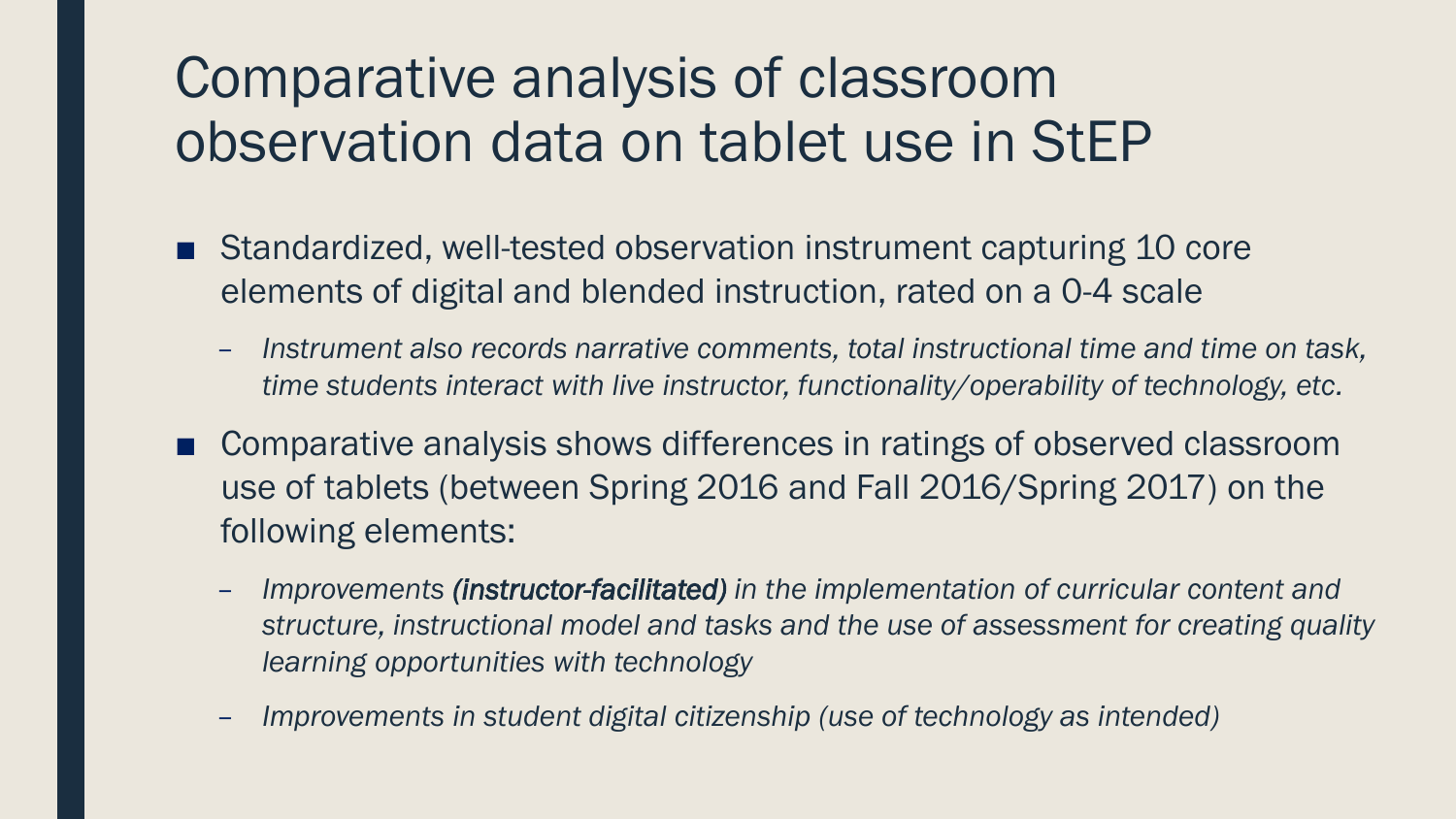## Physical Environment Observation Ratings

[4] Students have full access to the instructional setting throughout the session.

[3] The physical environment presents occasional or partial enhancements to quality learning opportunities

[2] The physical environment does not get in the way of quality learning opportunities, but does not contribute to them.

[1] The physical environment presents occasional or partial barriers to quality learning opportunities.

[0] The physical environment is a significant barrier to quality learning opportunities.

### Academic year 2016-17 (n=184)



## Spring 2016 (n=102)



Differences in ratings between years are not statistically significant (allowing 5% Type I error).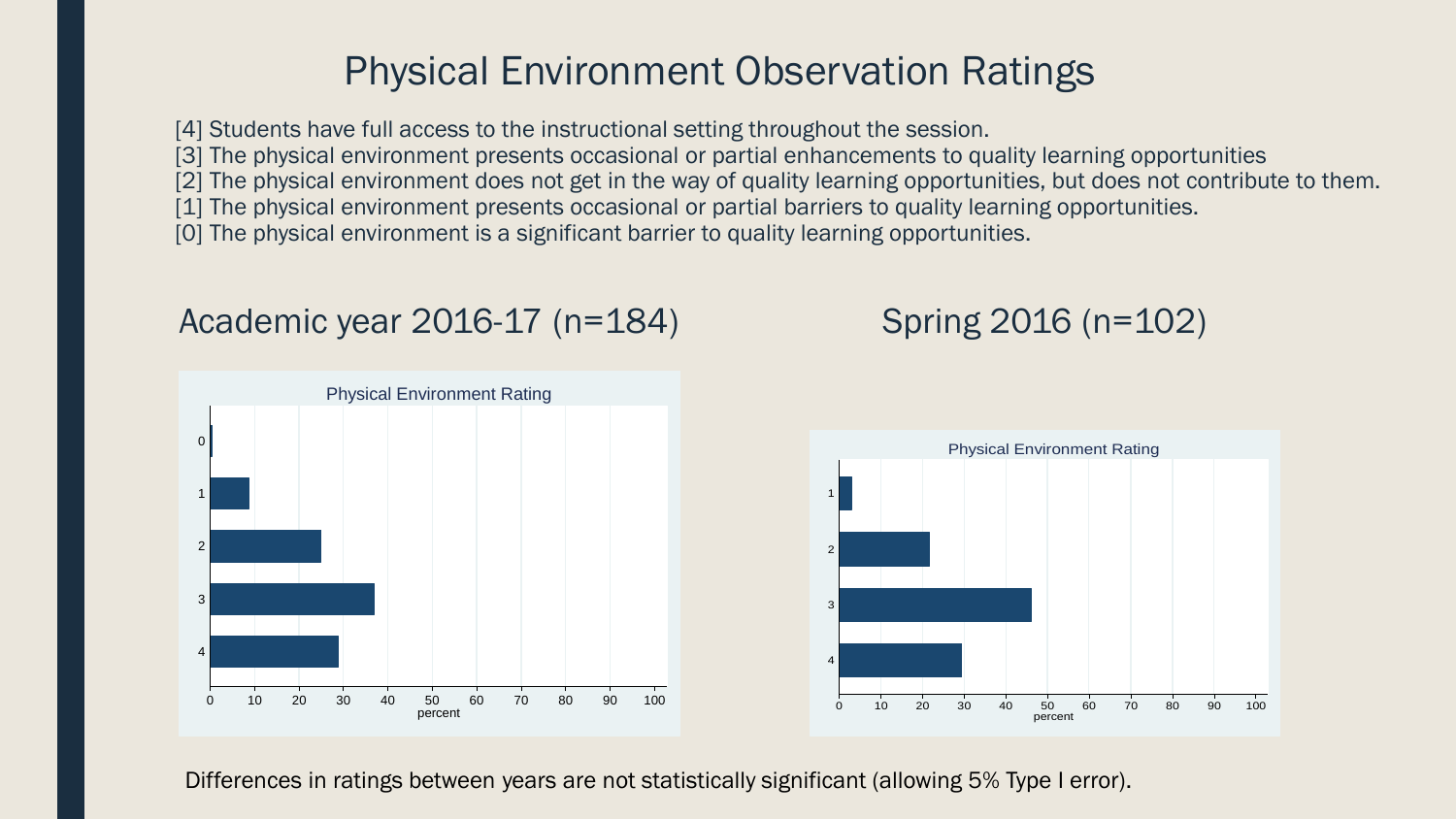## Technology Access Observation Ratings

[4] Students have full access to the instructional setting throughout the session.

[3] Students have access to the instructional setting throughout most of the session.

[2] Students have access to the instructional setting throughout some the session.

[1] Students had multiple problems accessing the instructional setting throughout the session.

[0] No students were able to access the instructional setting.

#### Academic year 2016-17 (n=184) Spring 2016 (n=102)





Differences in ratings between years are not statistically significant (allowing 5% Type I error).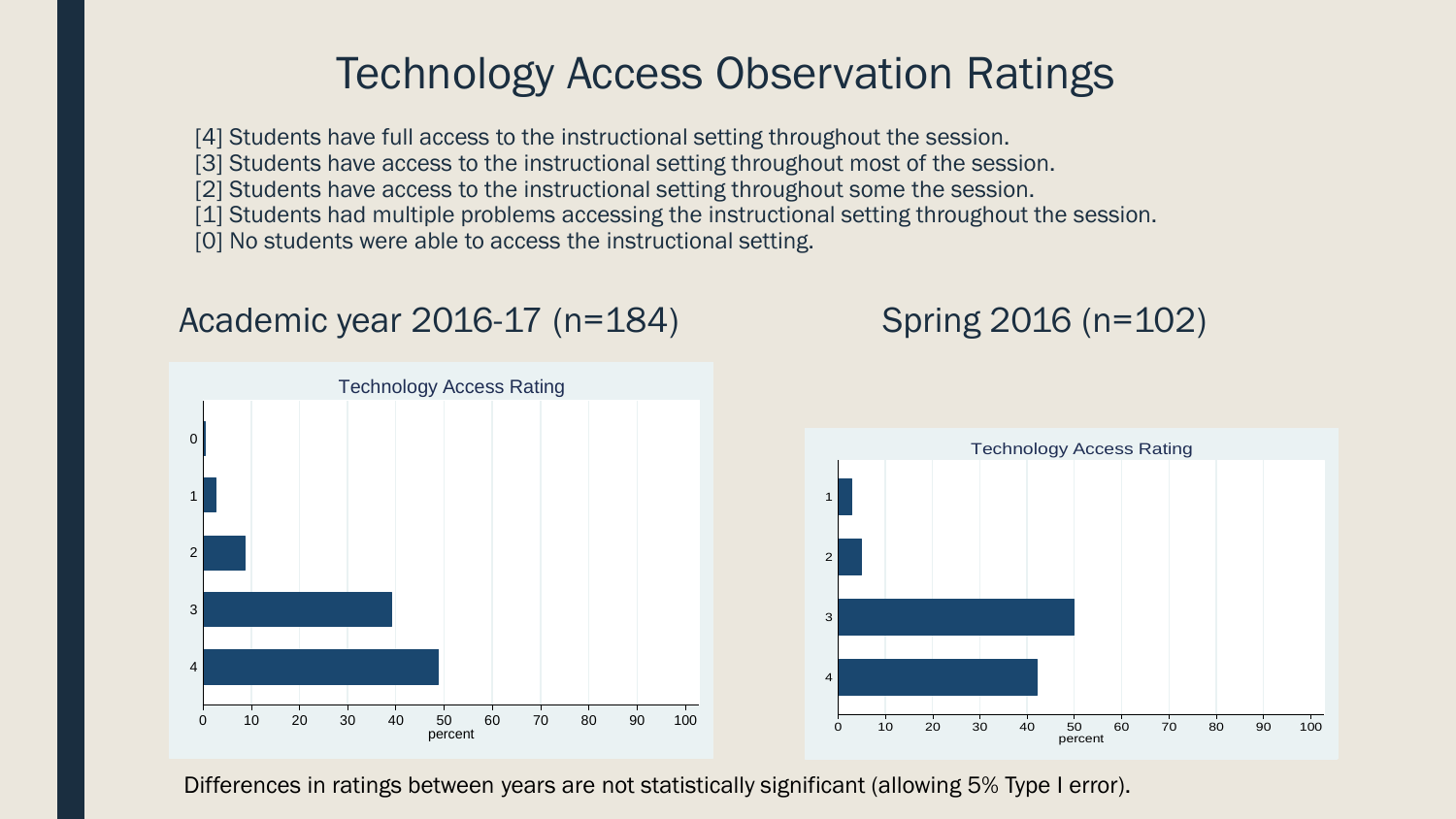## Curricular Content and Structure Observation Ratings

[4] Curricular content and structure observed to create quality learning opportunities throughout the session. [3] Curricular content or structure observed to create quality learning opportunities throughout the session [2] Curricular content or structure observed to create quality learning opportunities occasionally during the session. [1] Neither curricular content nor structure observed to create or inhibit quality learning opportunities. [0] Curricular content or structure inhibit quality learning opportunities throughout the session.

### Academic year 2016-17 (n=176) Spring 2016 (n=93)





Differences in ratings between years are statistically significant (allowing 5% Type I error).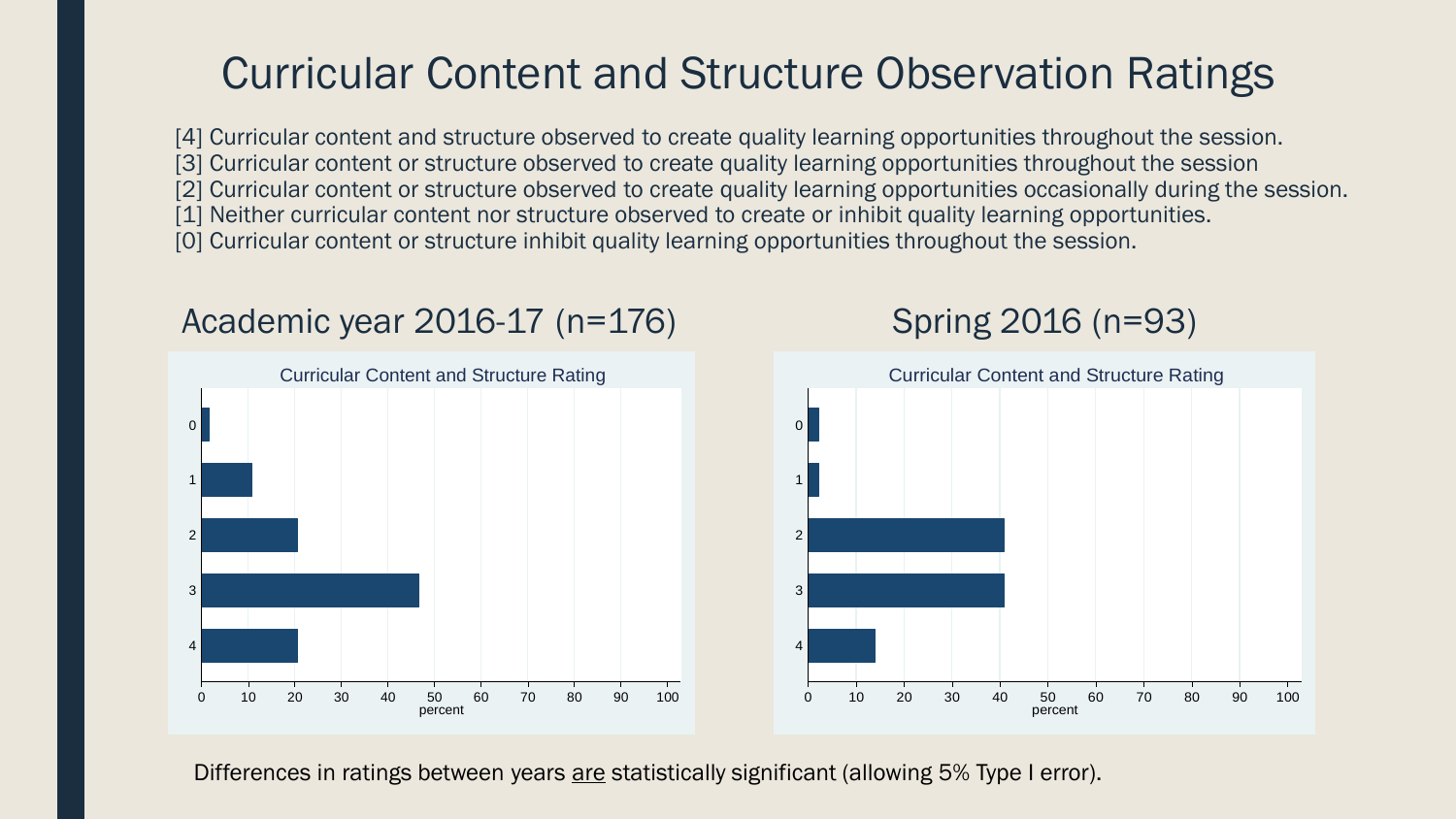## Instructional Model and Tasks Observation Ratings

[4] Instructional model and tasks consistently facilitate quality learning opportunities and adapts to observed (or known) student needs. [3] Instructional model and tasks mostly facilitate quality learning opportunities and adapts to observed (or known) student needs. [2] Instructional model and tasks facilitate some quality learning opportunities but do not adapt to observed (or known) student needs. [1] Instructional model and tasks do not facilitate quality learning opportunities and do not adapt to observed (or known) student needs. [0] Instructional model and tasks inhibit quality learning opportunities and do not adapt to observed (or known) student needs.

#### Academic year 2016-17 (n=177) Spring 2016 (n=96)



Differences in ratings between years are statistically significant (allowing 5% Type I error).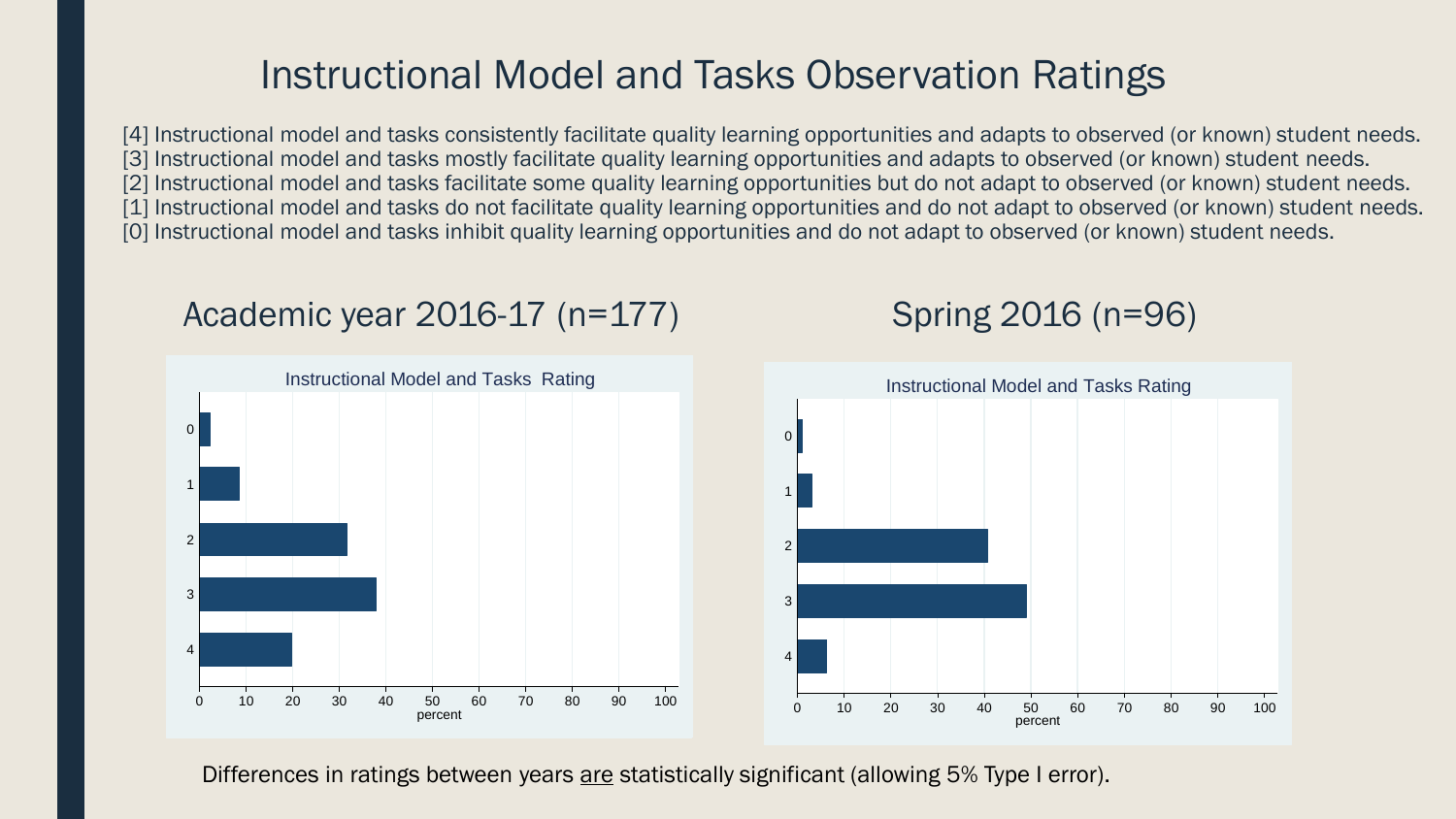## Highly rated (exemplar) observation

The classroom was laid out in 4 clustered stations of desks, of which two were in *constant, rotating use. Another u-shaped cluster around the teacher's desk provided a station for small group instruction. Students worked diligently on their assignment individually and in small groups. The volume of the instructor and students speaking was at such a quiet level as not to be distracting, and other students were teaching*  each other after having worked with the instructor. The classroom was ideally situated *for student learning, and the instructor created an environment for seamless transition between station assignments. While many of the observations we have completed under-utilize the technology, the instructor has a knack for employing RMCity as it is intended: to deepen student understanding with the instructor, while students work individually on tailored curriculum. The movement of students between stations was crisp and without delay. When students completed their rotations (after the first 30 minutes of the observation), they were assessed on a DOL problem set. They worked on this quietly and individually for the last 15 minutes of observation, while the instructor rotated around the room gauging progress and set up the laptop to project answers to the questions on the DOL. This was an incredibly well-structured classroom that made good use of digital classroom technologies.*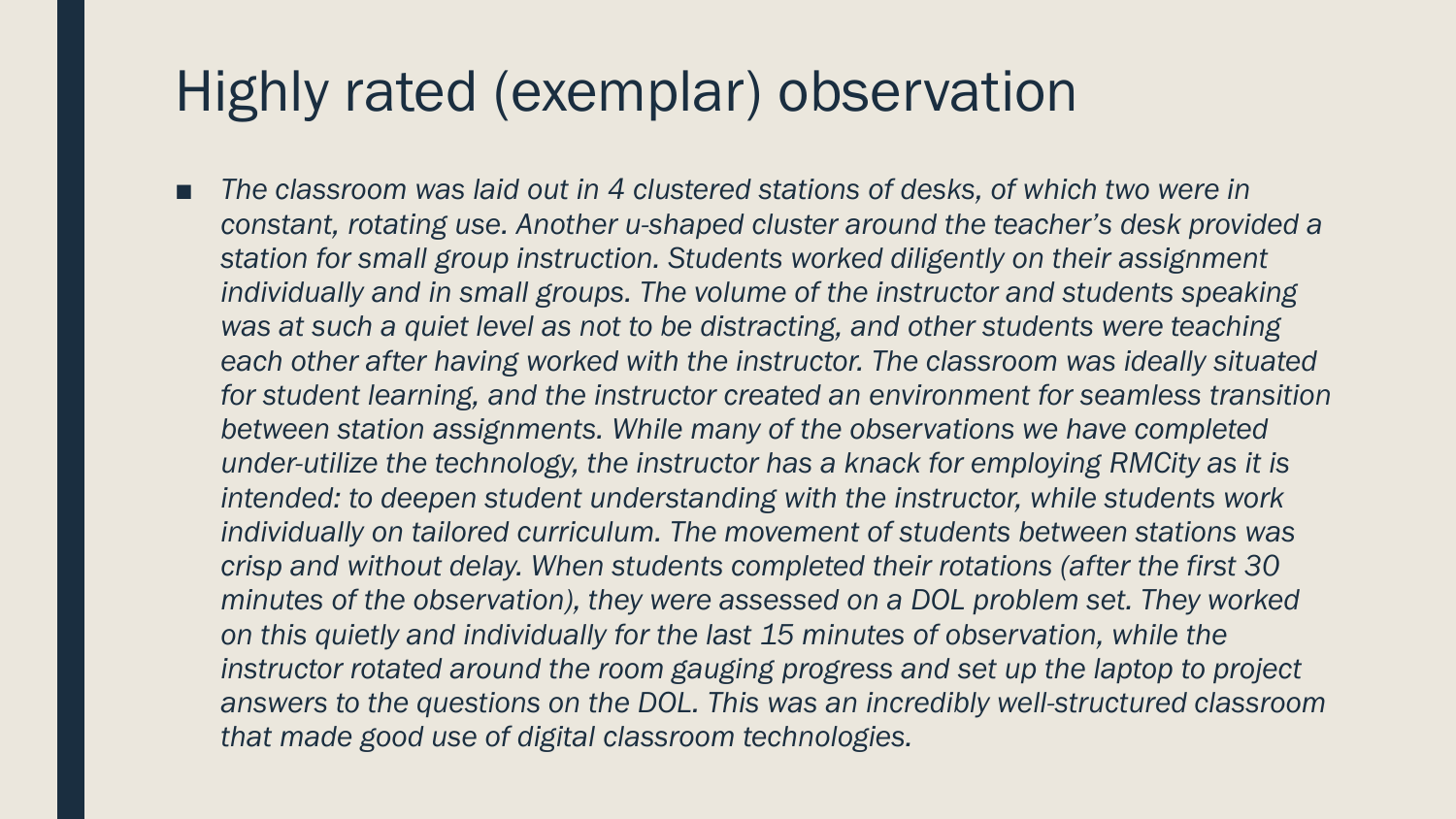## Interaction Observation Ratings

[4] Instructors and resources have constant, constructive interaction with students. [3] Instructors and resources mostly have constant, constructive interaction with students.

- [2] Instructors or resources have some constructive interaction with students.
- [1] Instructors and resources have no constructive interaction with students.
- [0] Students, instructors or resources have destructive interaction with one another.

#### Academic year 2016-17 (n=183) Spring 2016 (n=102)



Differences in ratings between years are not statistically significant (allowing 5% Type I error).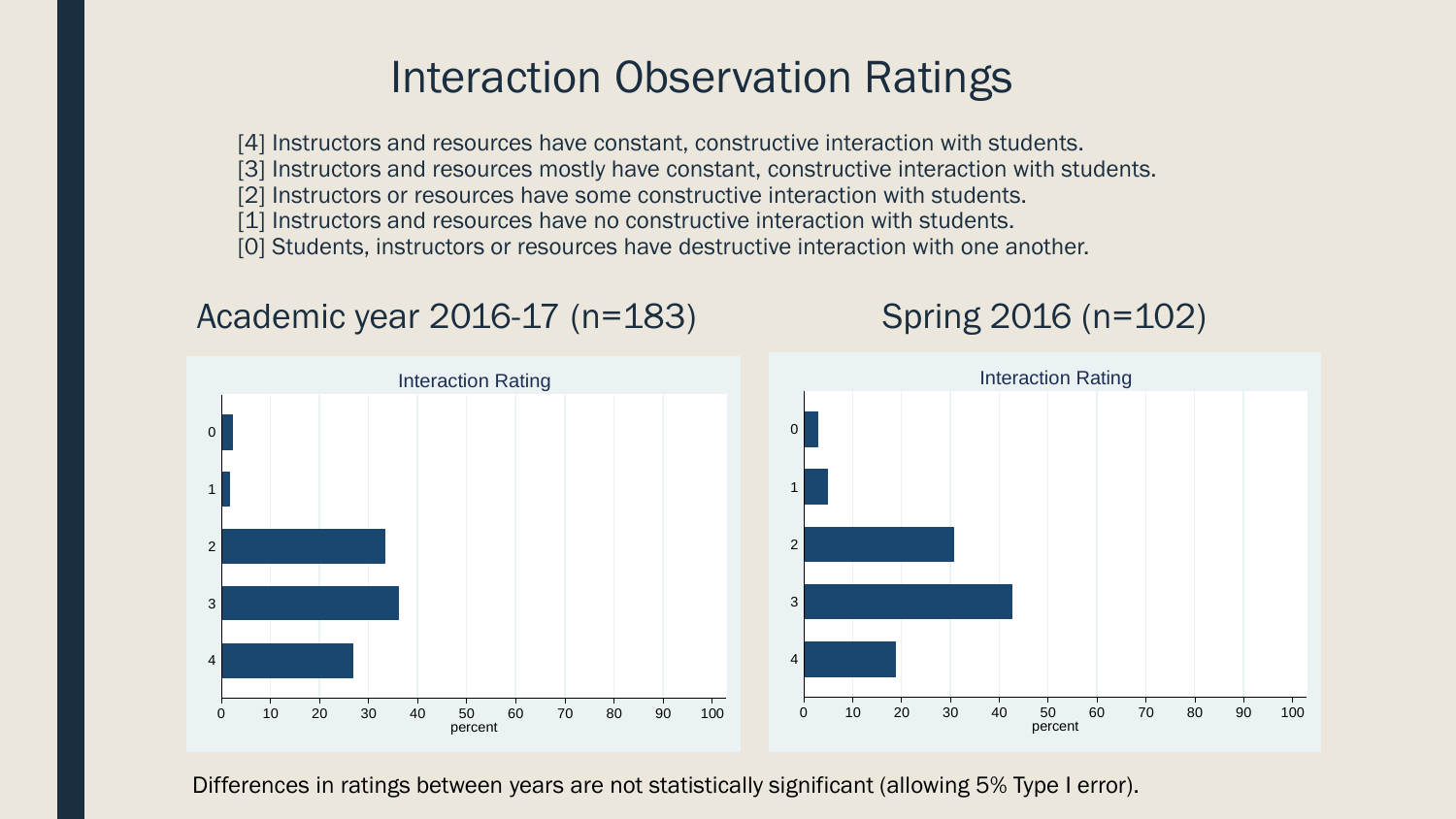# Interaction exemplar

■ As the observation began, students were entering the room and picking up tablets. Students *were coming in from another classroom, too (due to another teacher's absence that day), so the physical environment was especially crowded. The teacher effectively worked through this limitation, using pairing and small groups to facilitate learning. He gave the students 5 minutes to practice their vocabulary and told students to quiz each other, which they did; he had a 5 minute timer projected on the screen. The instructor moved around the room, checking on students and encouraging them. The students were quizzing each other on the meaning/translation of vocabulary words (Spanish to English and vice versa). The students logged into Quizlet Live, and the instructor logged in at the front of the room (on the screen). Students got a code to join and entered screen names that were projected on the screen. The students were placed into groups and worked together to answer the questions projected on the screen (they needed to match words and definitions, putting their tablets together). There was a competition for points; students would go backwards if they selected an incorrect*  answer. The instructor walked around the room guiding and encouraging the students. The *winners received a prize. The instructor used a short clapping routine to bring the students*  back to group discussion. In the whole group instruction that followed, they examined *character interactions in the literature. The instructor passed out a reading in print and worked through the reading with the students on his screen. They continued pair-sharing times, where the instructor would pose questions to students and ask them to discuss them with a partner (using the clapping routine to bring them back to group instruction).*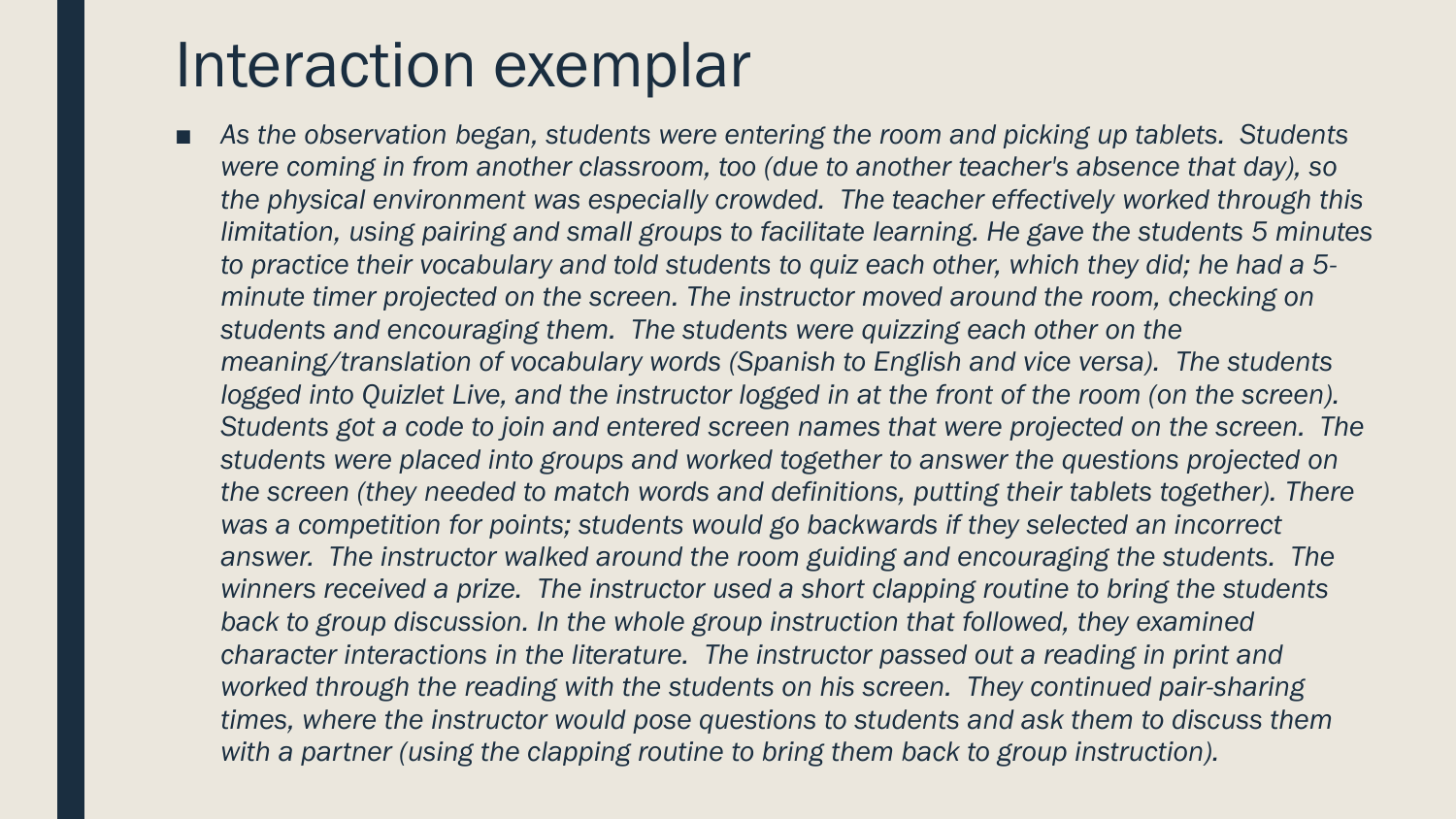## Digital Citizenship Observation Ratings

[4] All students are using the technology as intended by the instructor and/or instructional program.

[3] Most students are acting responsibly and using the technology in intended ways, and there are no apparent distractions.

[2] Some students are using the technology in unintended ways but distractions are minimal.

[1] A sizable fraction of students are using the technology in unintended ways and creating distractions in the environment.

[0] Most students are violating intended uses of the technology (e.g., switching to games, using for inappropriate material) and creating distractions in the environment.

### Academic year 2016-17 (n=182) Spring 2016 (n=96)





Differences in ratings between years are statistically significant (allowing 5% Type I error).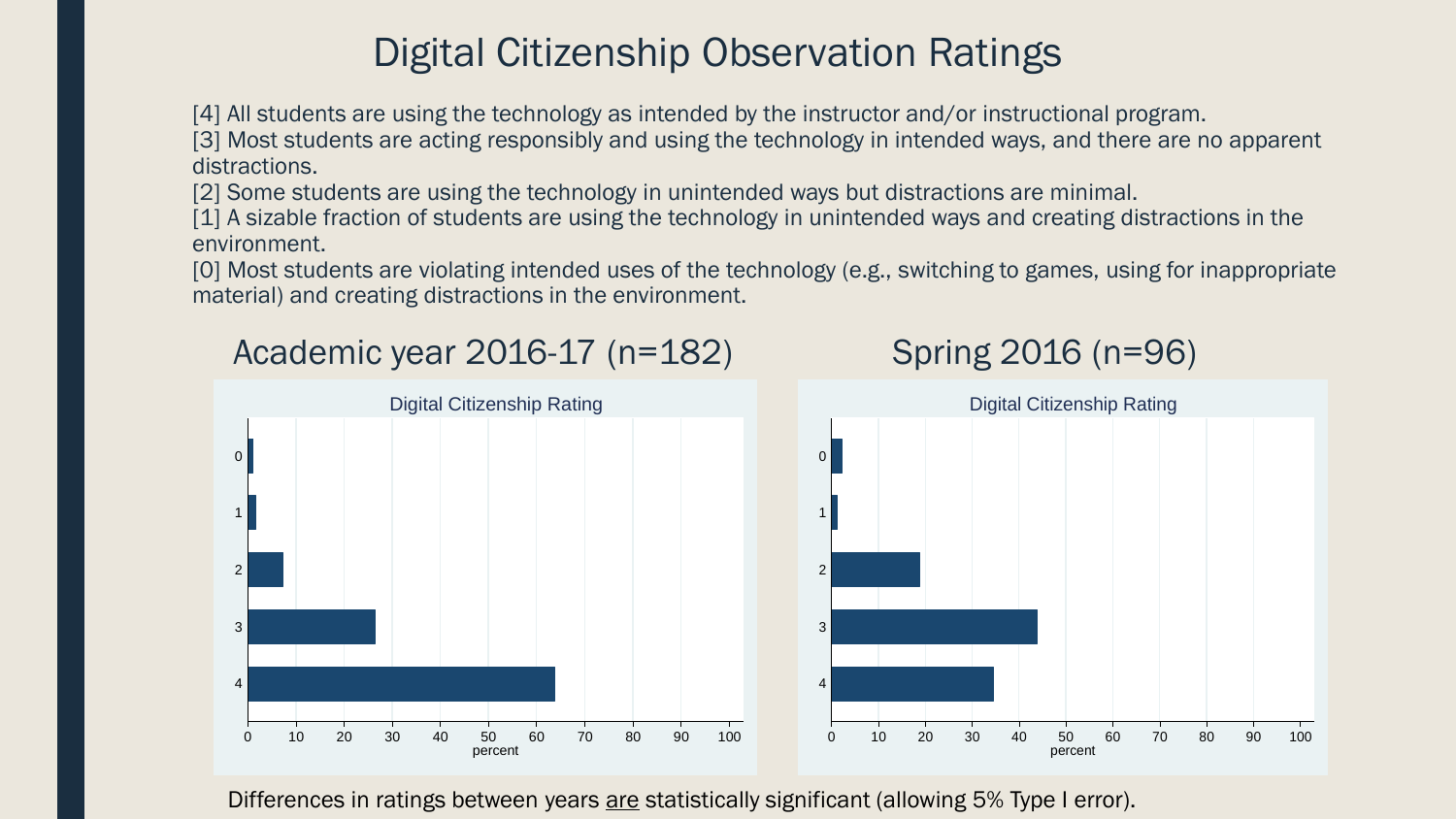## Student Engagement Observation Ratings

[4] Students have full engagement in instruction.

[3] Students are engaged in most of the instruction.

[2] Students are engaged in some of the instruction.

[1] Students rarely are engaged in instruction.

[0] Students are not engaged in instruction.

### Academic year 2016-17 (n=184) Spring 2016 (n=101)



Differences in ratings between years are not statistically significant (allowing 5% Type I error).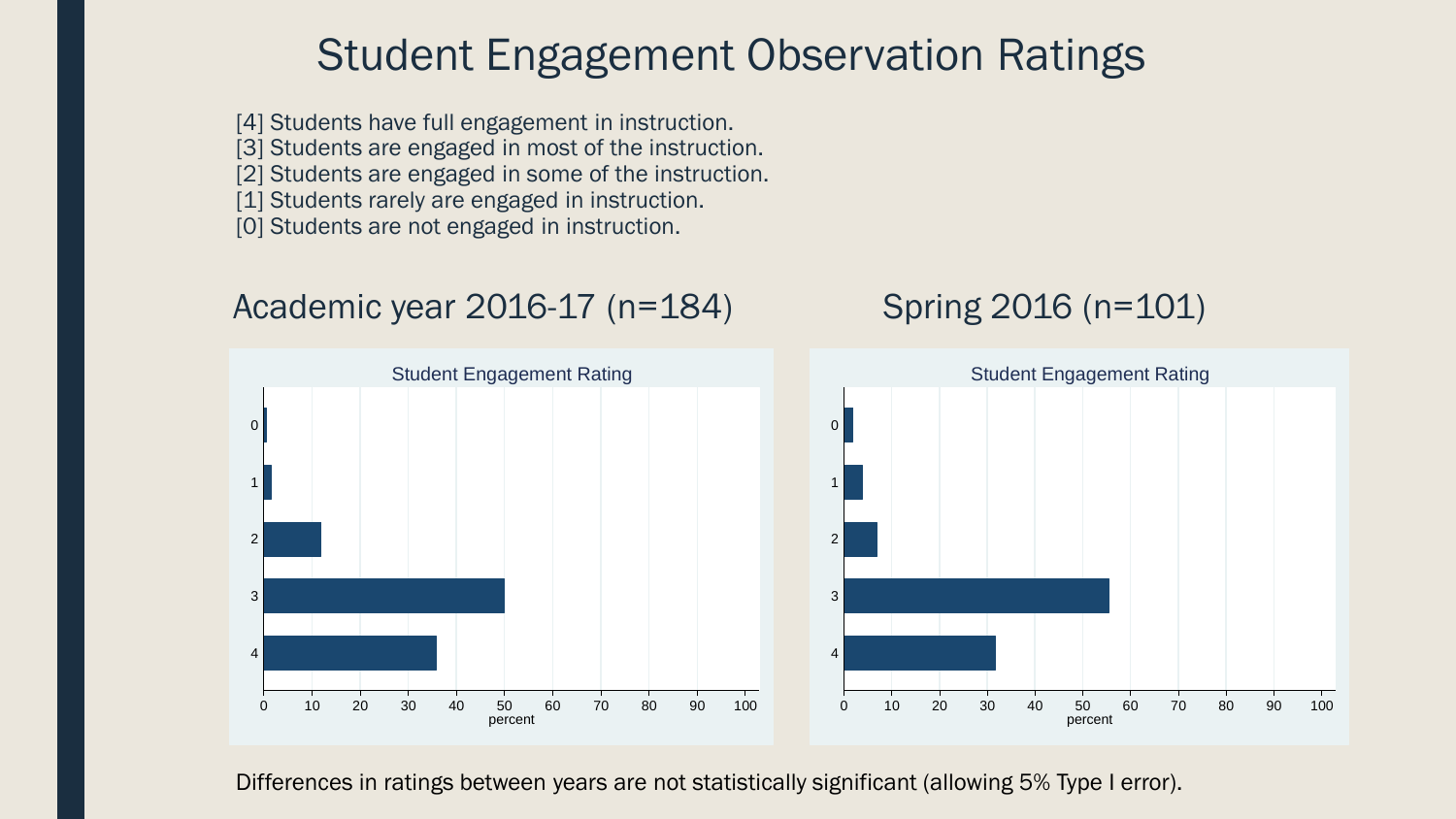## Instructor Engagement Observation Ratings

[4] All instructors have full engagement in instruction. [3] Instructors are engaged in most of the instruction. [2] Instructors are engaged in some of the instruction. [1] Instructors rarely are engaged in instruction. [0] Instructors are not engaged in instruction.

### Academic year 2016-17 (n=184) Spring 2016 (n=101)



Differences in ratings between years are not statistically significant (allowing 5% Type I error).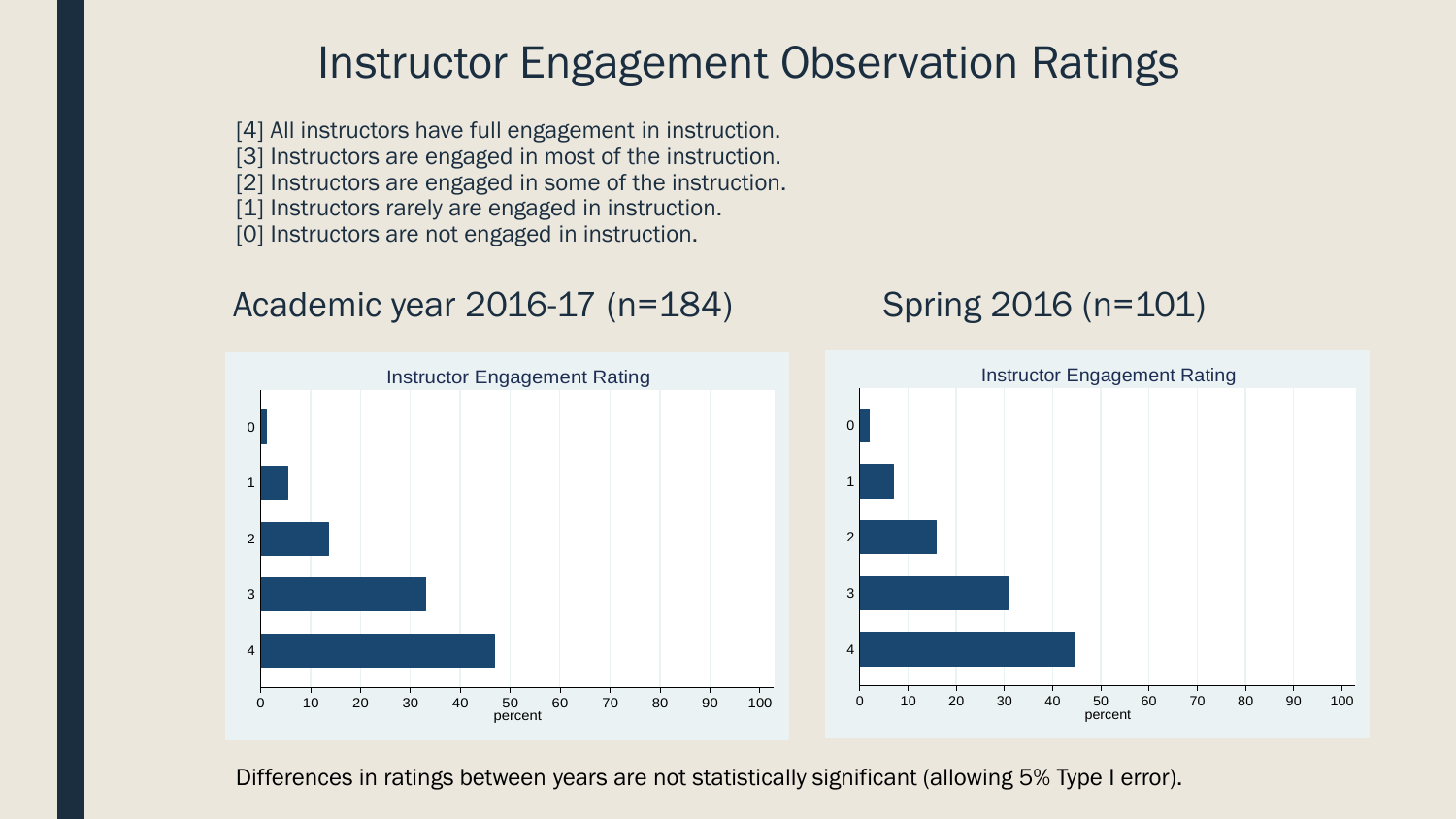## Assessment/feedback Observation Ratings

[4] Student learning is assessed frequently in varied formats that facilitate learning opportunities. [3] Student learning is assessed frequently in a single format that facilitates learning. [2] Student learning is assessed once in a way that facilitates learning opportunities [1] Student learning is assessed during the session but is not constructive towards learning. [0] Student learning is not assessed during the session.

### Academic year 2016-17 (n=171) Spring 2016 (n=75)



#### Differences in ratings between years are statistically significant (allowing 5% Type I error).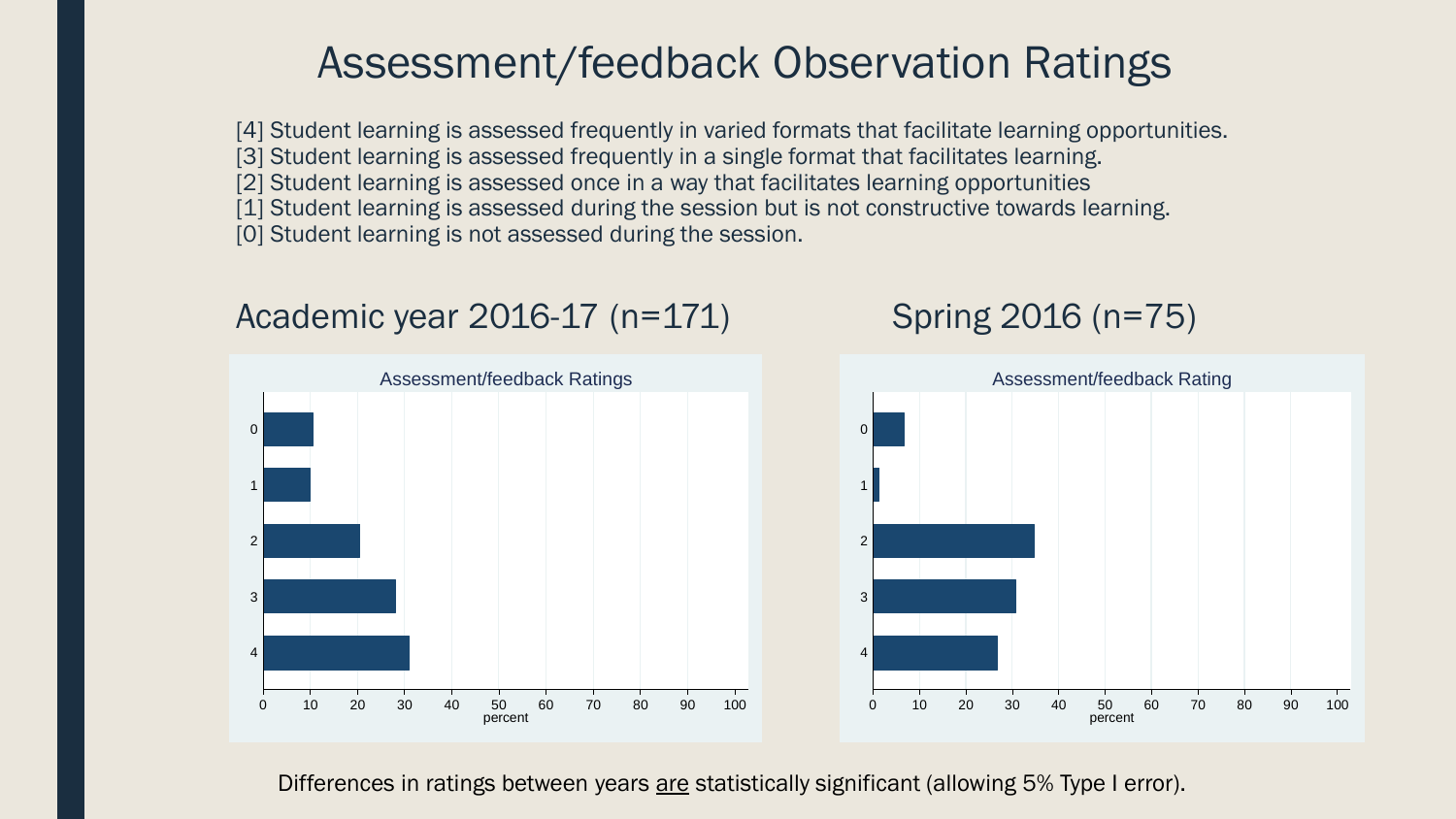## Teacher views expressed in 2016 surveys

- Teachers reported the Kindles were valuable tools, facilitating individualized student learning and enhancing student engagement
- Teachers requested access to more applications relevant to course content and learners
- Teachers described a range of technical problems, particularly network connectivity, with some concerns about the small size of Kindles for reading
- Many teachers were largely satisfied with current technology support and draw on support specialists and other teachers for assistance
	- *About two-fifths of teachers would like more support staff available on site*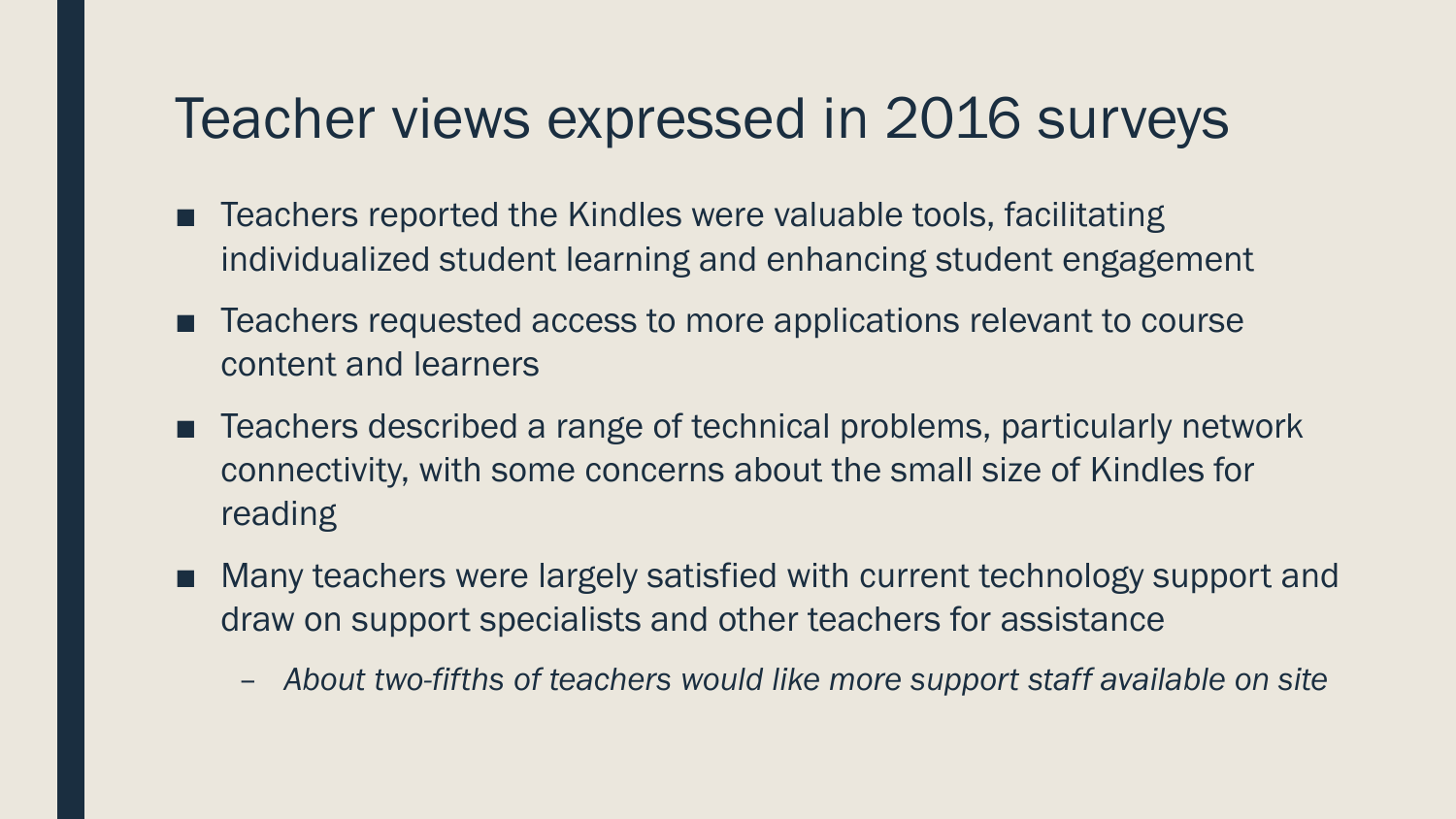# Findings from "walk-throughs" of Spring 2016 Kindle classrooms at four schools

- Many teachers are enthusiasts about the use of the Kindles and are using them every day or most days in the week
	- *Teachers made comments such as "I can't imagine teaching without them"*
	- *Teachers were observed using them in a range of ways, such as in stations, in blended instruction, for assessments, etc.*
- Teachers would benefit from additional technology support but are also developing their own strategies to troubleshoot problems, such as providing technical support to each other or sharing Kindles when a teacher is short the number needed for instruction
	- *Some specific issues include wireless access, devices locking, Whispercast problems, accessing specific applications*
- Of 58 classrooms visited at four schools (Nathan Adams, Henry Gonzales, Stephen Foster and Stevens Park), only three teachers reported no use of the **Kindles**